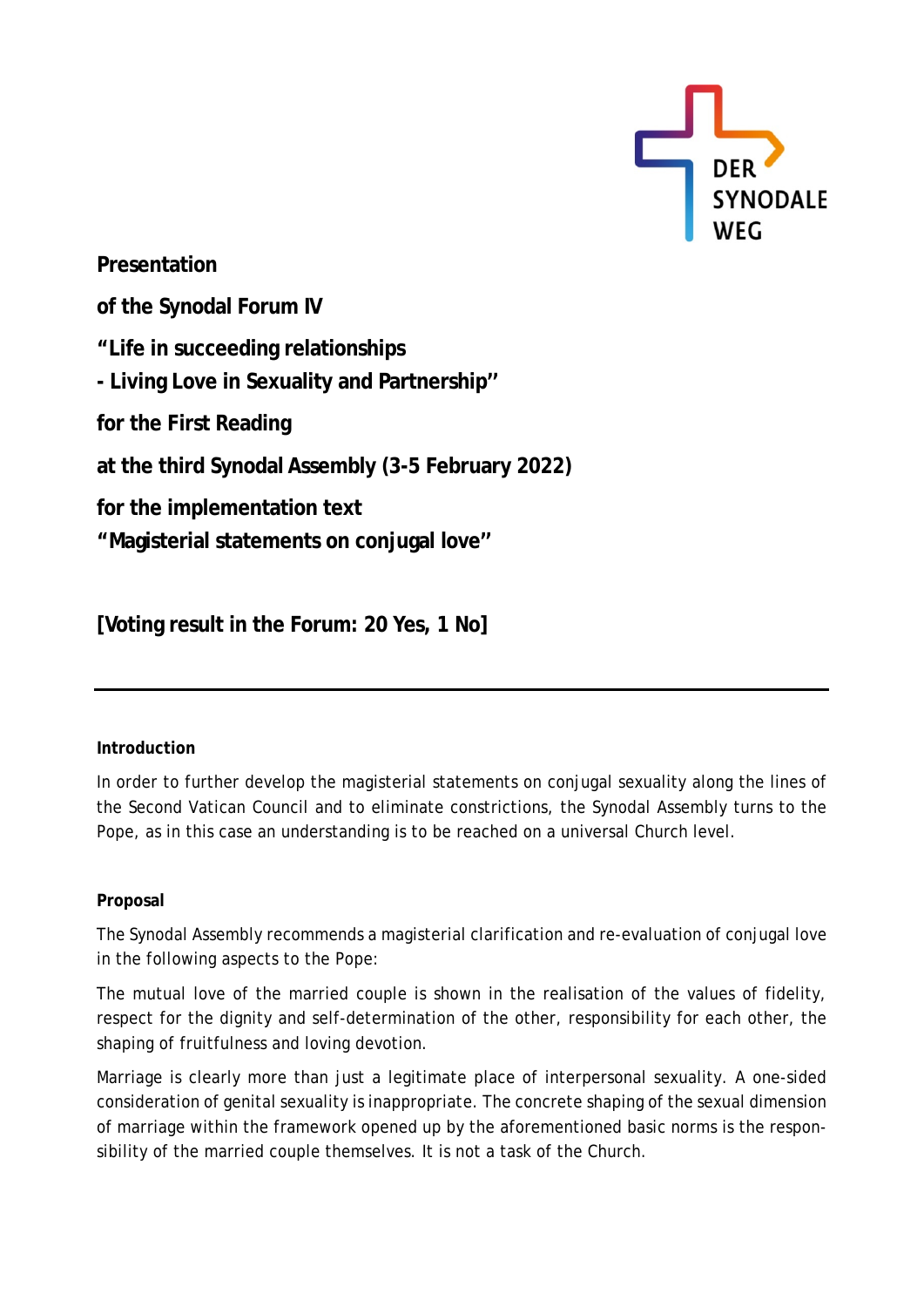Sexuality with its dimensions of fecundity and the experience of pleasure, the development of their relationship, the formation of their identity as well as the experience of transcendence is an expression of the relationship of the married couple. It changes in the course of a lifetime and realises its dimensions, which are valid for the duration of the marriage, to varying degrees.

Fruitfulness does not only refer to the procreation of children, but also includes a social and spiritual dimension.

The spouses decide responsibly on the time to become parents, on the number of their children as well as on the different methods of family planning. This is done in mutual respect and personal moral decision-making.

In this sense the following points should be changed in the Catechism of the Catholic Church (CCC):

2366 and 2367, 2396 (conjugal fecundity) 2368-2370, 2399 (regulation of procreation)

## **Reasons**

The Second Vatican Council teaches that marriage is a covenant (GS 48) - a community of life and love between two people in which God's irrevocable commitment to His people is reflected. God is the sustaining ground of a sacramental marriage. God's love becomes tangible and present in the love of the spouses.

The personal love of the spouses was emphasised and several marital goods and goals were formulated, including biological fecundity. This dimension of marriage was subsequently subjected to detailed regulations in magisterial texts, with regard to permissible and impermissible methods of contraception and the requirement that every sexual act be open to procreation.

The Church's recommendation of responsible parenthood is not in fundamental conflict with a married couple's openness to children. Nor does the free and responsible choice of the method of family planning have to lead to a fundamental rejection of procreation and conception. That the procreation of a child must and may never be judged as a misfortune remains the high value that the Church holds out of her view of humanity, even if she does not demand a commitment to certain methods of contraception. Conversely, the definition of methods also created the image of a one-sided fixation of the Church on genitality. On the one hand, this is a narrow view of sexuality, which is multidimensional (Basic Text B.3.1) and of marriage (Basic Text B.8.1 to B.8.3). On the other hand, a detailed standardisation of sexual acts by the Magisterium of the Church contradicts the freedom of God's children, who as married couples are to shape their lives and their relationship in mutual responsibility (Basic Text B.10). In addition, there are the not inconsiderable concrete consequences of unprotected sexuality and a lack of sex education. The risk of infectious, fertility-destroying or even fatal diseases arises from the non-use of condoms. Furthermore, pregnancies can cause high health risks for women and children, which is why self-determined contraception must be possible. Moreover, unwanted pregnancies often result in massive disruptions in the biographies of young women. In general, the social consequences of birth, pregnancy, breastfeeding and parenting time are much more drastic for